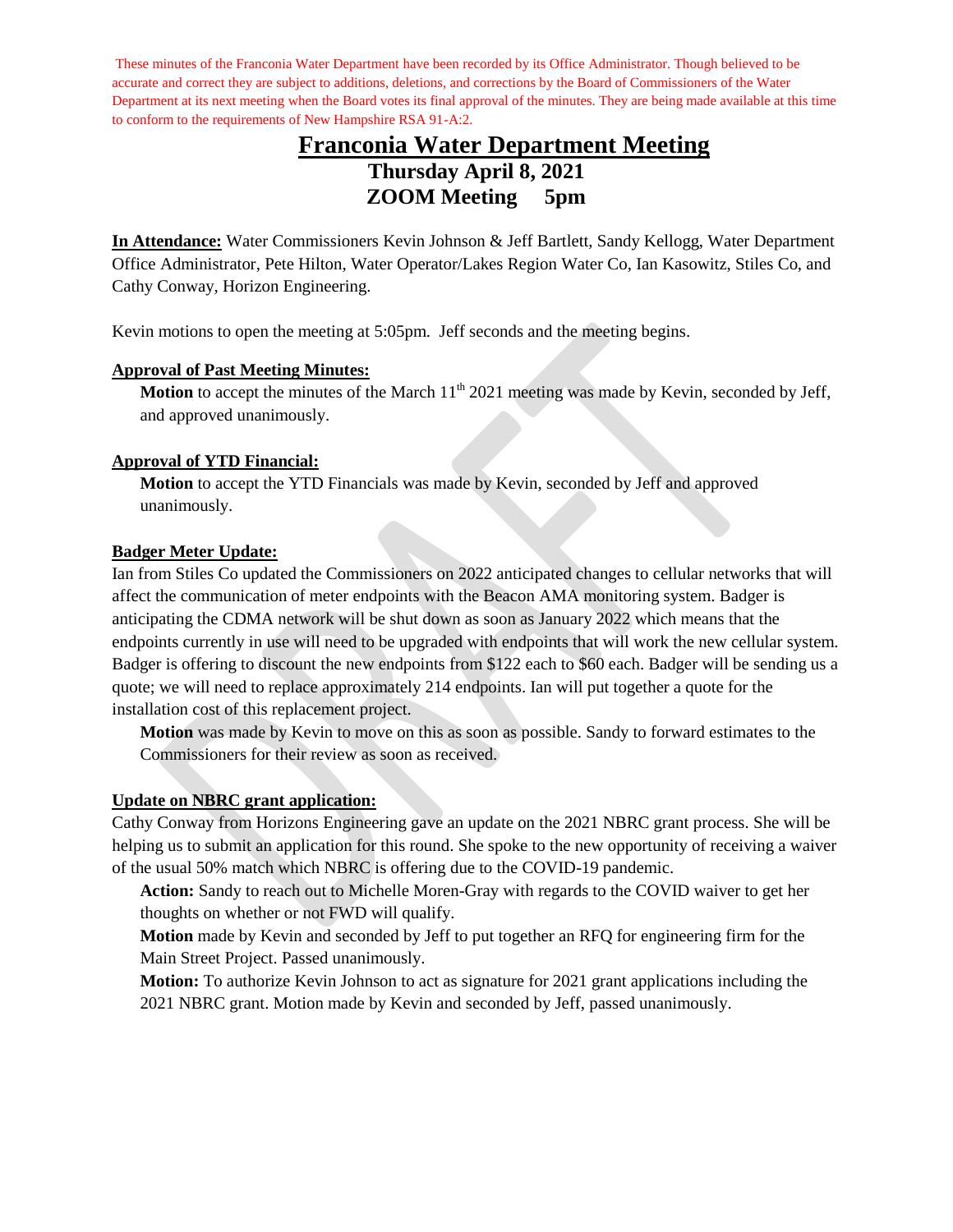#### **Water Use Restriction Ordinance:**

Commissioners reviewed the draft of the Water Use Restriction Ordinance for Franconia. After some discussion on the details of each level it was determined to include the various levels as proposed and to include the details for each level as options for inclusion based on each circumstance. A discuss on penalties then ensued; what is reasonable, what is enforceable. It was determined that penalties would be \$500 and/or discontinuance of water service.

**Motion** made by Jeff to approve the Water Use Restriction Ordinance as amended, seconded by Kevin and approved unanimously. Approved Ordinance attached to these minutes.

#### **Sandy's Update:**

- **Delinquent Accounts:**
	- o \$12,000 of the \$15,000 in delinquent accounts have been collected.
	- o FVS paid in full and is now current.
	- o 9 accounts still outstanding and certified letters will go out next week if payments have not been made.
- **Cross Connection Program** This is still underway and all progressing well, just one account still remains incomplete.
- **Consumer Confidence Reports –** Who is doing these? Sandy or LRW... Sandy to investigate as it would be good to include them in the May billing.
- **Old Fire Station** Sandy had heard that this building may be torn down or returned to the State as it is no longer being used as the lease initially intended, as a fire station. It was confirmed that the Water Department does need and utilize it's portion of the building and it would be problematic to lose access to this location.

#### **Pete's Update:**

- **Meter Bypass** Discussed the request from contractor at Franconia Ski Club Performance Center for a meter bypass. Commissioners confirmed that this would not be permitted and that an inspection after installation should be made to ensure that one was not installed after the meter installation.
- **Road to Well on Mittersill Slope** Peter reiterated that Presby will need to do more repair work to put this important access road back into passable condition.

**Action:** Kevin said that he would contact Thad and meet him onsite to review and discuss.

**• PH Testing** – Pete indicated that another round of testing would be taking place next week. NHDES has asked LRW to increase the amount of chlorine and neutralizers. If this does not work, then a temporary building with an additional treatment may need to be installed. Pete also suggested that we may want to look into whether it is feasible to bring Well 6 back online and if the water would be enough and usable.

**Action:** Sandy to add this to the "Old Business" so that we will remember to consider moving forward with this in the future. Kevin asked Pete to bring an estimate to the Commissioners for their further consideration on this matter.

 **Gale Well Sump Pump** – Pete has electrician lined up and this work should be completed next week.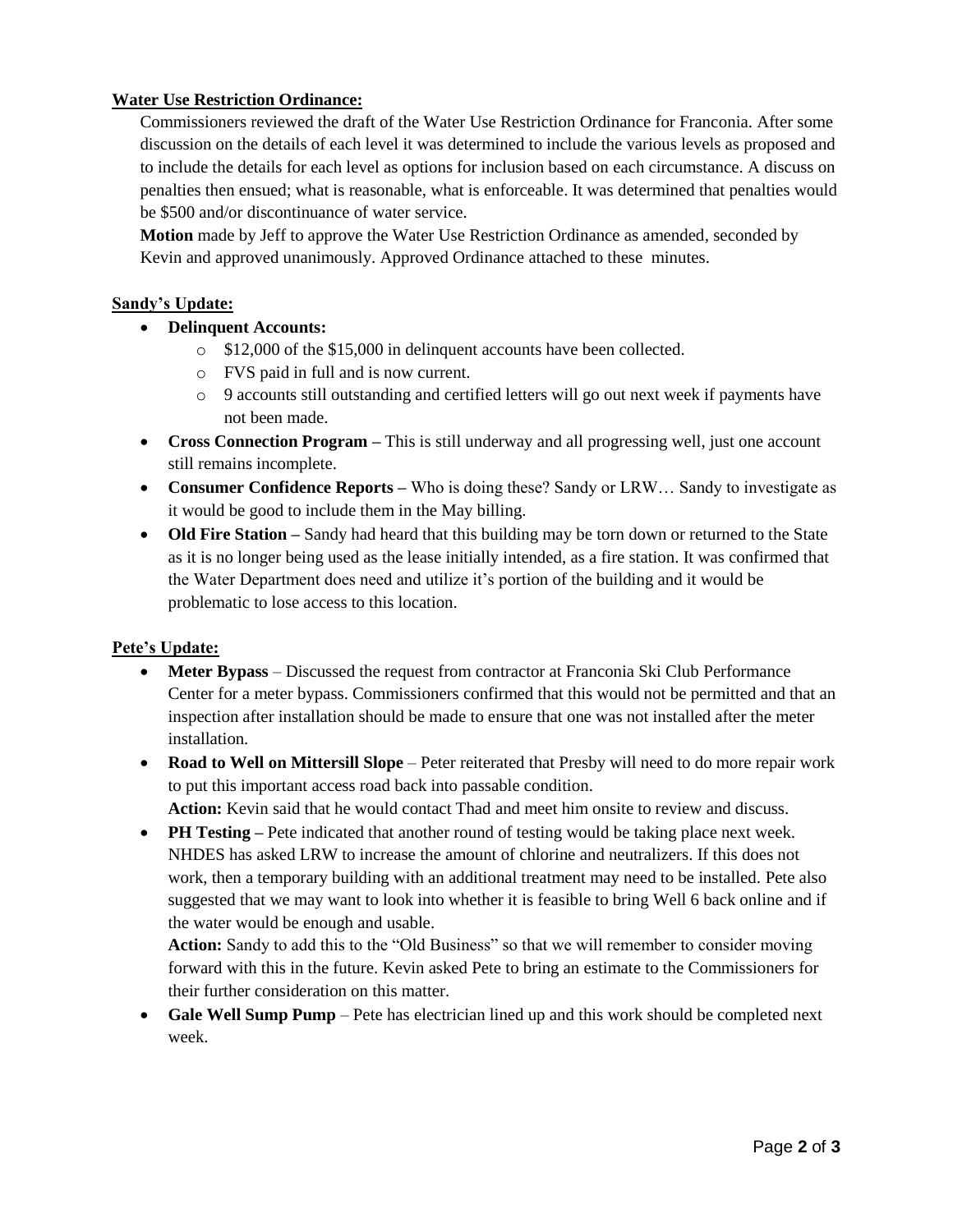- **Howe Tank Inspection** Underwater Solutions was up and inspected the Howe Tank cover that was damaged when a tree fell on it. Damage to hatch & to the rubber membrane only. Underwater Solutions was getting a quote together for this repair work. **Action:** Pete will touch base with them and get this scheduled.
- **Mittersill Roof & Tank Inspection**: Is being scheduled and Pete will have them install the new mixer that was sent as original mixer was still under warranty when it stopped working.
- **Contact JD**: Pete asked Sandy to contact JD at Cannon to see if he would be OK with LRW using the second lot in Mittersill for storing materials during the Mittersill Project.
- **Meter Calibrations**: Meters need to be calibrated. Pete is working with Ian at Stiles to get this maintenance work completed.
- **Spring Flushing**: Pete will let Sandy know so that she can get the notice in the paper.

**Physical Security of the Plants** – Kevin expressed his concern at having the key to the pump station in a magnetic box. Kevin suggested getting a lock box that would be permanently attached to the building. **Action:** Kevin said that he would see to the purchase and installation of two boxes, one for each pump station.

**Backflow Devices on Fire Suppression Systems** – How is the water protected from going back into the system from the sprinkler system? The businesses may be: Best Western, Franconia Market & Deli, Lafayette Regional School, Lafayette Center, FSC Performance Center. Sandy can check files from the original inspections to see if any notes were made at that time.

**Action:** Send letter to the above businesses that requests proof of backflow prevention on fire suppression systems by a certified inspection. Give 30 days and then if not received within the 30 days that FWD will have this inspection completed at their expense.

**Office Admin Hiring** – Sandy has not yet heard back from Rachel Pluchino with the offer of employment.

**Action:** Sandy to reach out to Rachel again to be certain she received the offer and if leaving a message let her know that we need to hear from her by Monday.

**Decommissioning of Fire Hydrants** – We budget for the decommissioning of 3-5 hydrants and Commissioners would like Pete to start with this project. Best Western would be a good place to start as this one has not worked for several years. The one at the Nursing Home and the one on Dow Field across from Joel Peabody, also the one on Harvard St might be a good candidate for removal. Public meeting on this not necessary at this time as we are not decommissioning the entire system, just some of the redundant and non-functioning hydrants.

**Action:** Pete to use his best judgement and to proceed with 3 to start.

Motion made by Kevin to adjourn the meeting at 6:43pm and seconded by Jeff.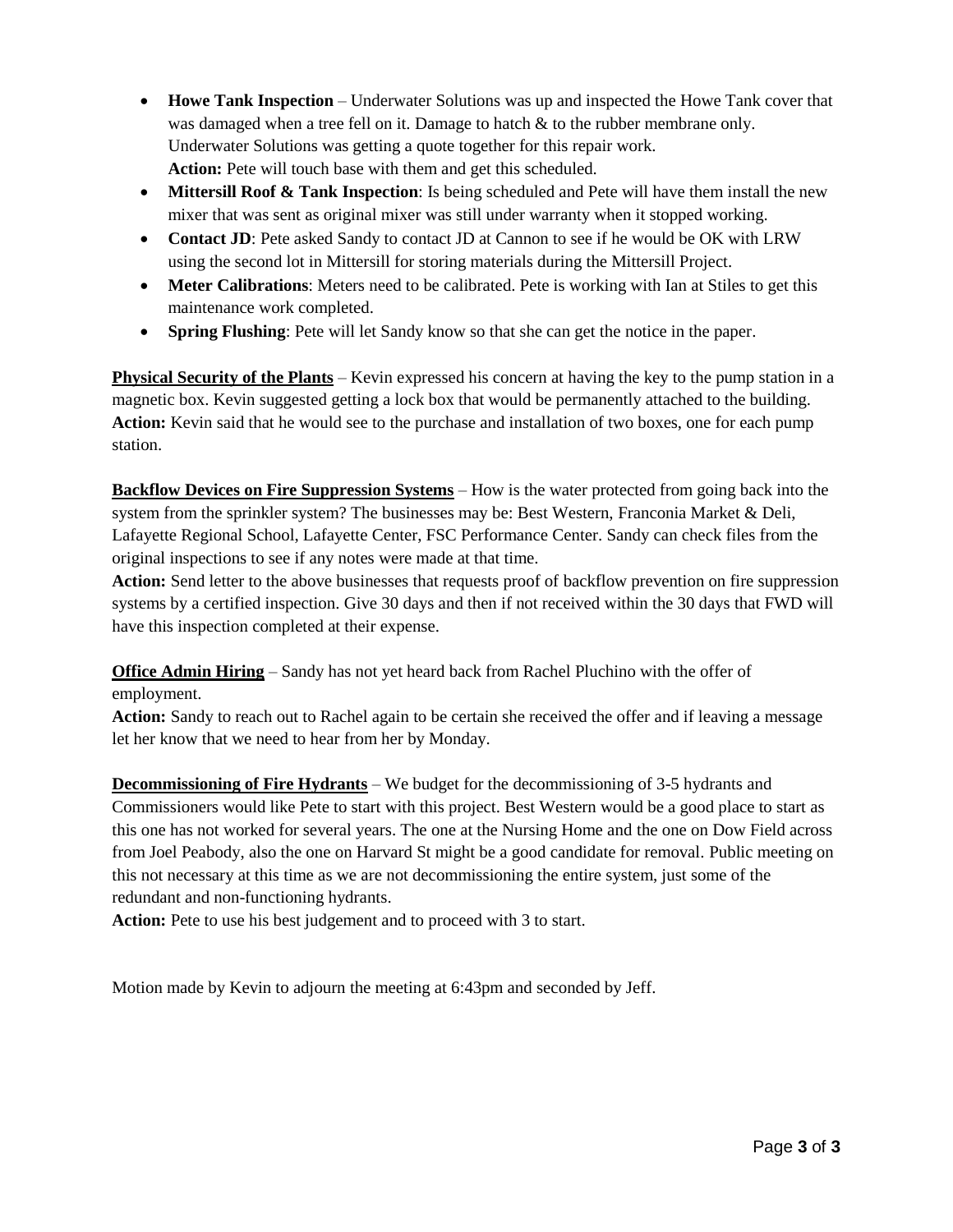# FRANCONIA WATER DEPARTMENT

# Commissioners Meeting - Franconia Town Hall

# **PUBLIC SIGN IN SHEET**

# MEETING DATE: April 8, 2021

MEETING TIME: 5:00pm

(Please print) **NAME** 

# **AFFILIATION**

 $k_{\text{avg}}$ Inn Stiles Co - Wester meters  $c$  lan  $r$  $C$ 2 $w$  $\#r$ ad  $W$ A+ $C$  $1<$   $e$ onula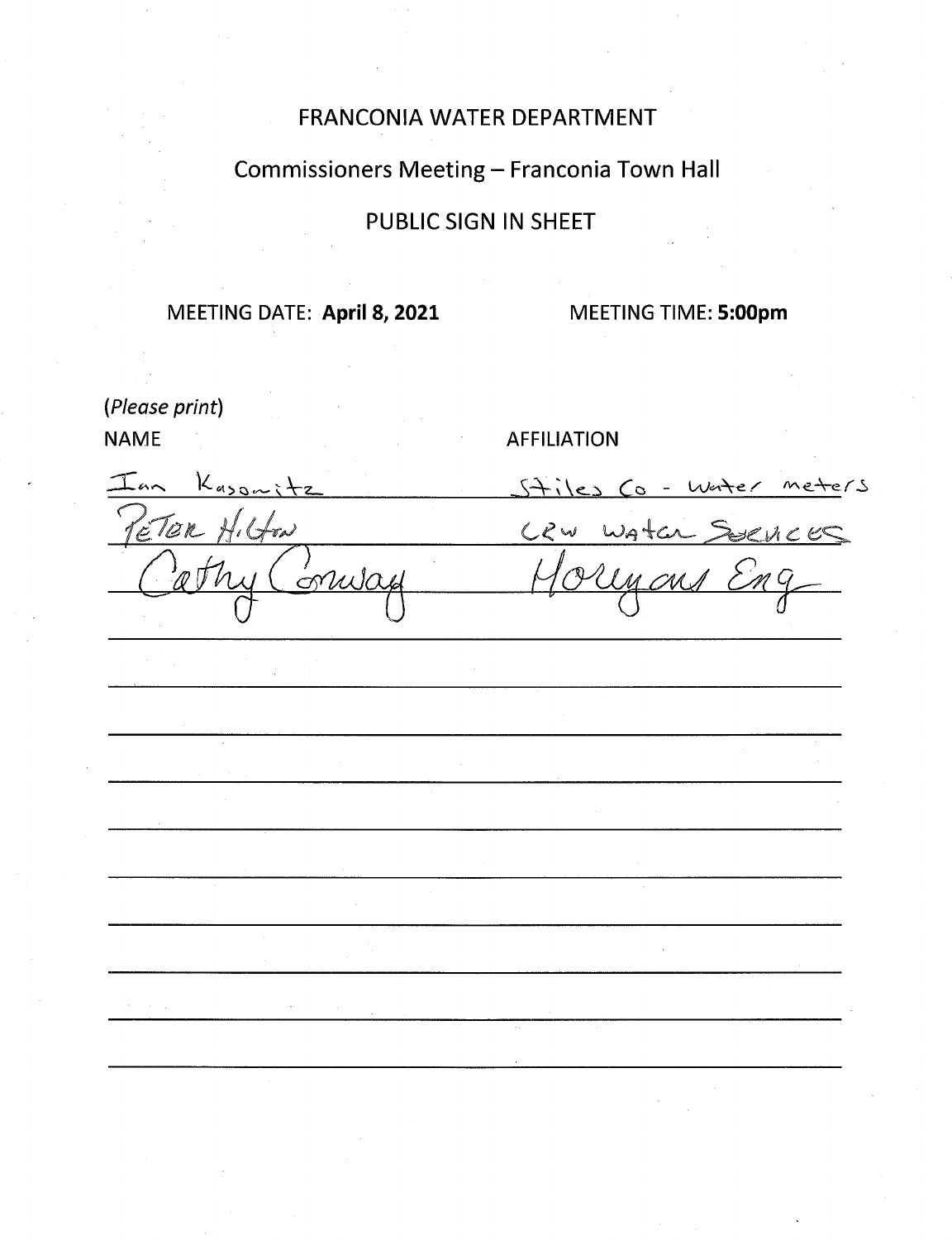# **FRANCONIA WATER DEPARTMENT WATER USE RESTRICTIONS ORDINANCE**

## **I. PURPOSE**

The purpose of this ordinance is to ensure the use of water is regulated in a manner the Franconia Water Department deems to be in the best interest of the Town of Franconia. The Franconia Water Department may use reasonable means to protect, preserve and maintain the public health, safety, and welfare when a water supply shortage exists.

## **II. AUTHORITY**

The Franconia Water Department adopts this Ordinance under its authority to regulate public water systems under RSA 38:26.

## **III. APPLICABILITY**

The requirements of this section shall apply to all water users with connections receiving water from the Franconia Water Department.

## **IV. DEFINITIONS**

- **A. Person:** Any individual, corporation, trust, partnership, joint stock company, association, state, municipality, commission, United States government or any agency thereof, political subdivision of the State or any interstate body, or other entity.
- **B. Water supply shortage:** A situation when insufficient water is available to meet the present or anticipated needs of the municipality/village district. A water supply shortage usually occurs due to drought or a major infrastructure failure.

#### **V. REQUIREMENTS**

Upon declaration of a water supply shortage or other water emergency, the Franconia Water Department shall be authorized to determine and implement a certain restriction necessary to conserve and maintain adequate reserves of the public water supply. Provided there is a declaration as noted above, the following levels of restriction will apply immediately after the public notification period specified in Section VI.

# **A. If Franconia Water Department issues a Level 1 restriction, then**

- **i.** The public is requested to refrain voluntarily from landscape watering and to limit the amount of water used outdoors for other purposes.
- **ii.** Landscape watering shall not occur between the hours of 8AM and 7PM.

# **B. If Franconia Water Department issues a Level 2 restriction, then**

- **i.** Landscape watering by odd numbered addresses is allowed on odd numbered days.
- **ii.** Landscape watering by even numbered addresses is allowed on even numbered days.
- **iii.** Landscape watering shall not occur between the hours of 8AM and 7PM.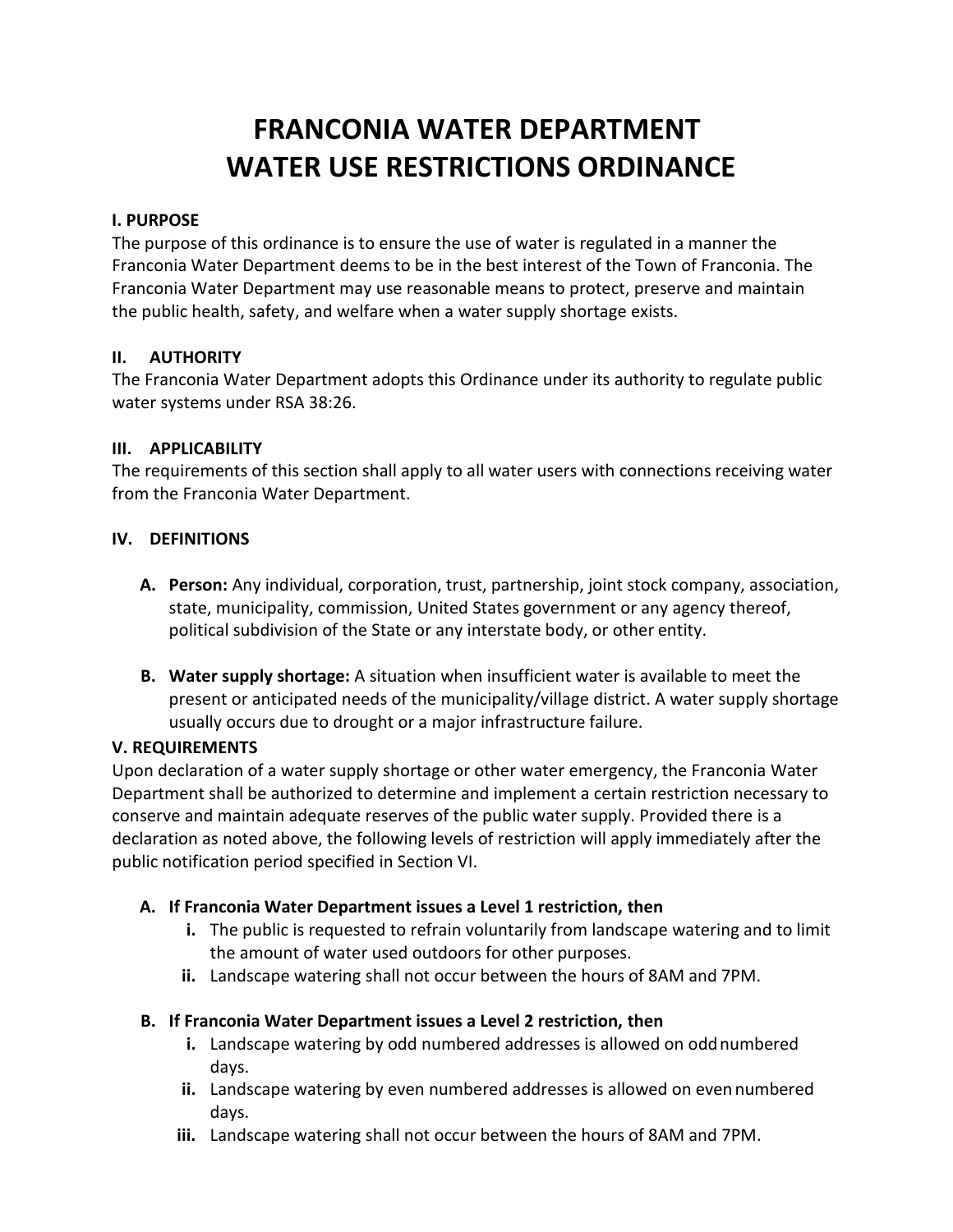## **C. If Franconia Water Department issues a Level 3 restriction, then**

- **i.** Landscape watering by odd numbered addresses is allowed on Mondays and Thursdays.
- **ii.** Landscape watering by even numbered addresses is allowed on Tuesdays and Fridays.
- **iii.** Landscape watering shall not occur between the hours of 8AM and 7PM.
- **D. If Franconia Water Department issues a Level 4 restriction, then**
	- **i.** Landscape watering is prohibited.

**The following additional restrictions may be added to any level as deemed necessary by a vote of the Commissioners.** 

- **i.** The filling of swimming pools is prohibited.
- **ii.** Use of automated landscape sprinkler systems is prohibited.
- **iii.** Washing of streets, driveways, sidewalks or other impervious areas is prohibited.
- **iv.** Washing of cars and boats at a non-commercial facility shall be restricted to odd/even days by address as described above.
- **v.** Washing of cars or boats at a non-commercial facility shall be prohibited.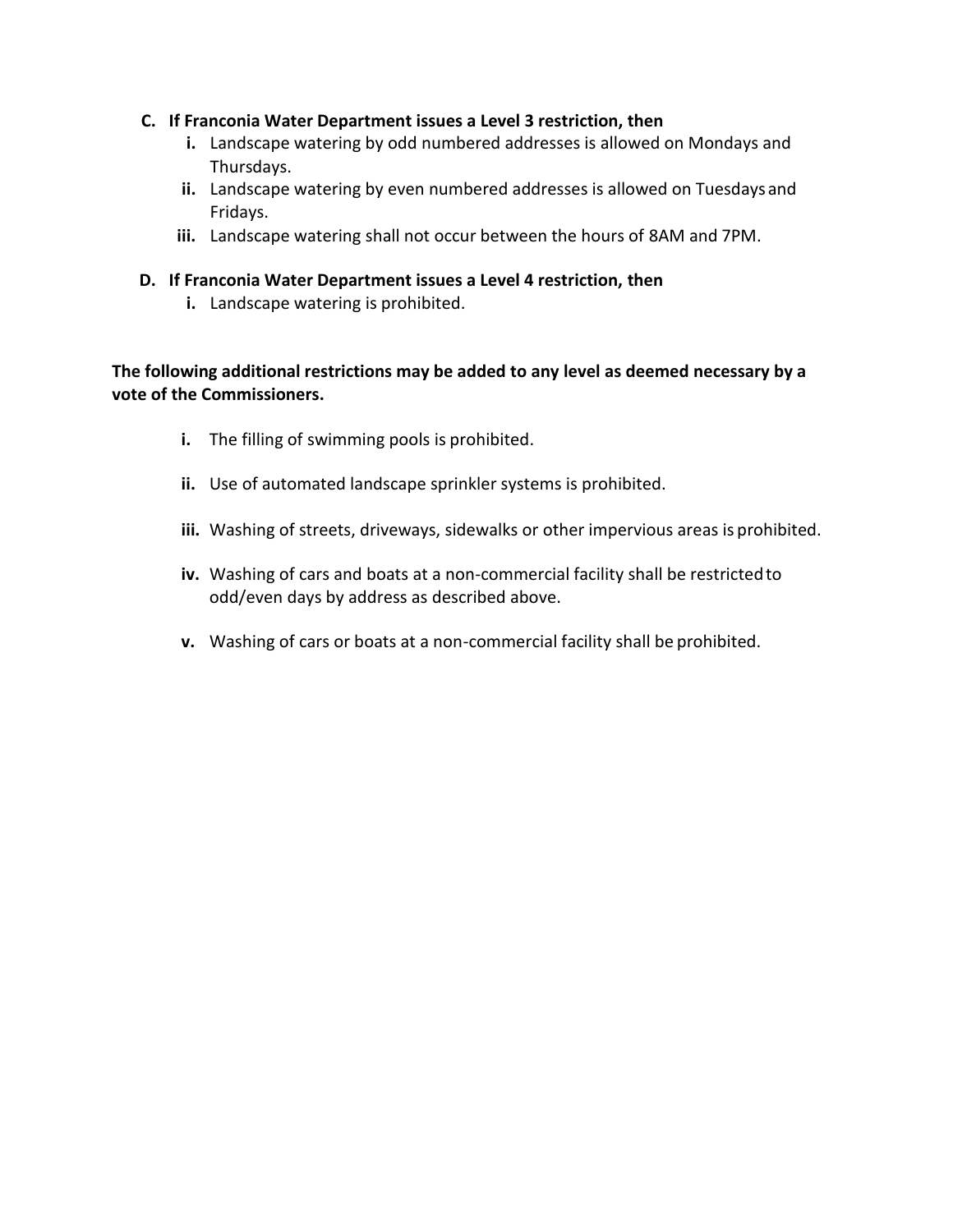# **VI. PUBLIC NOTIFICATION OF A WATER SUPPLY SHORTAGE**

Notification of intent to implement water use restrictions by the Franconia Water Department due to a water supply shortage shall be posted in two public locations and published in a newspaper of general circulation within Franconia or by such other means reasonably determined to notify all affected water users**.**

# **VII. TERMINATION OF A NOTICE OF A WATER SUPPLY SHORTAGE**

Upon a determination that the water supply shortage no longer exists, the governing body of the Franconia Water System may terminate a State of Water Supply Shortage. Public notification of the termination of a State of Water Supply Shortage shall be given in accordance with Section VI.

# **VIII. EXCEPTIONS TO RESTRICTIONS**

- **A.** Hand irrigation of crops used for food by residents at a residential property shall not be restricted.
- **B.** Water to sustain animal life shall not be restricted.
- **C.** Despite the authority granted by Section II of this Ordinance, orders imposing water use restrictions shall not apply to uses that obtain water from sources other than the public water supply, unless it can be clearly demonstrated that the use of such water directly affects the public water supply. Note: Municipalities or village districts have the authority to implement lawn watering restrictions in accordance with RSA 41:11-d applicable to all water users (including residential wells and other water users on private wells) under state declared drought conditions. See NHDES guidance in "Restricting Residential Lawn Watering During State or Federal Declared Droughts."

# **IX. PENALTIES**

Any person failing to comply with the restrictions imposed pursuant to this Ordinance shall be subject to a fine and/or be subject to imposition of civil penalties pursuant to RSA 38:26, not to exceed \$500 per day of such violation. Recovered penalties shall be used as the board of water commissioners may direct. In addition to the foregoing penalties, the Franconia Water Department is authorized to discontinue the furnishing of water where orders and restrictions have been violated. Such discontinuance shall be made pursuant to RSA 38:31 and may be continued so long as there is evidence that the violations will continue.

First violation: Warning. Second violation: \$100 fine. Third violation: \$500 fine and/or discontinuance of water service. A reactivation fee of \$150 will be charged before water service is restored.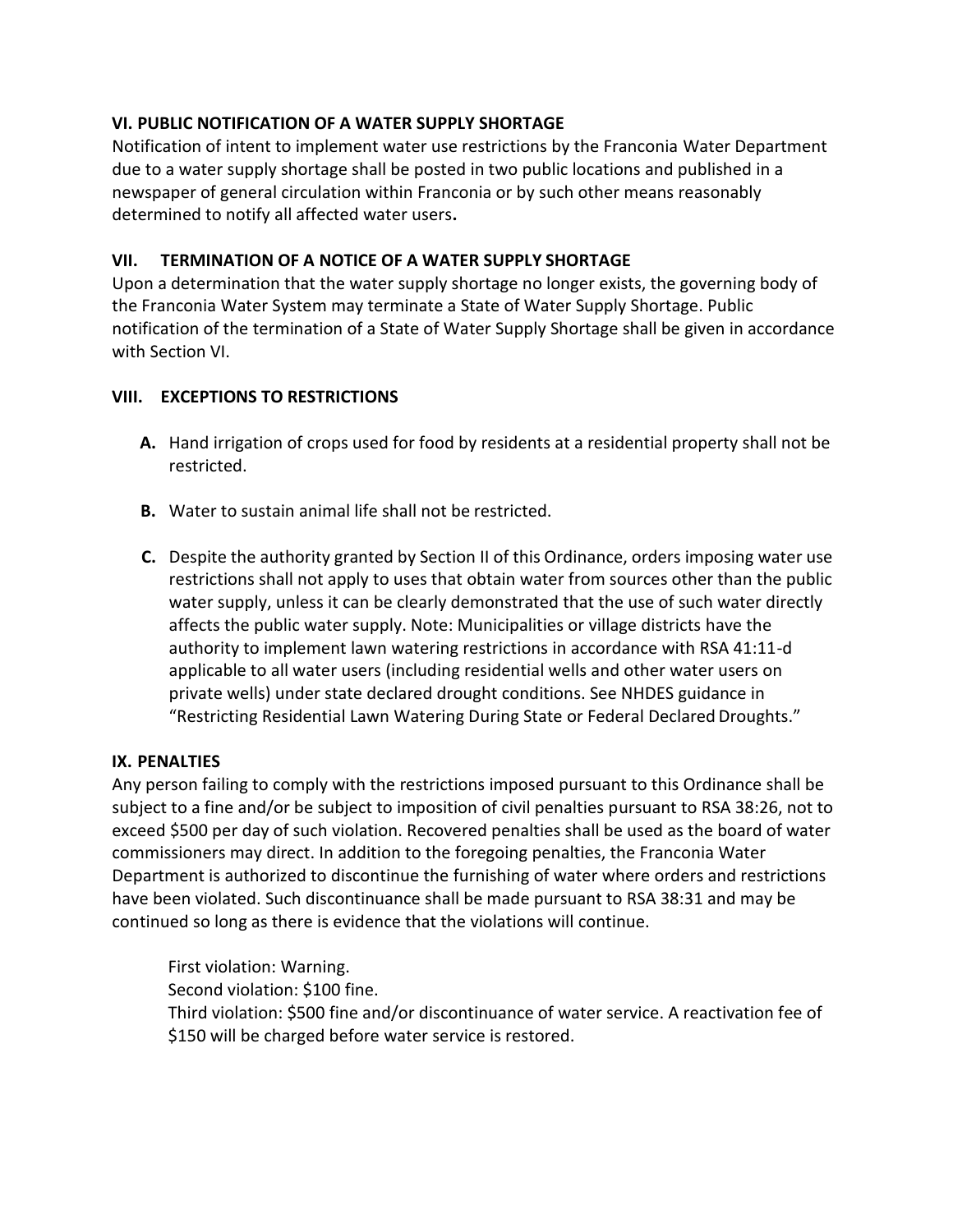# **Appendix A**

#### **AUTHORITY FOR ALL PUBLIC WATER SYSTEMS TO IMPOSE RESTRICTIONS**

#### **Env-Dw 503.19 Short-Term Water Supply Inadequacies**

*(a) Whenever it appears that demand will exceed supply on an emergency or short-term basis, the water system owner shall take appropriate action(s) to reduce nonessential demand.*

*(b) Reduction of demand shall be considered as an emergency response achievable by directive from the water system to its customers.*

*(c) The water system shall define "nonessential demand" in the rules adopted pursuant to Env-Dw 503.08.*

*(d) A water system owner shall inform the department of any action(s) taken or directed to reduce customer demand on a short-term or emergency basis within 3 working days of taking or directing such action(s).*

*(e) If a water shortage necessitating the reduction of nonessential demands occurs on an annual basis, the shortage shall not be considered an emergency situation that can be addressed under this section.*

#### **Env-Dw 503.09 Termination of Service**

*(a) For purposes of this section, "termination of service" means the suspension of service until such time as the underlying reason for the suspension has been corrected or otherwise resolved.*

*(b) Subject to (g), below, the water system owner may terminate a customer's service for cause as specified in the water system's rules.*

*(c) If the water system has not adopted rules covering termination of service, the owner shall terminate a customer's service for cause only as provided in this section.*

*(d) In the absence of system-specific rules, any of the following shall constitute cause for termination of service:*

*(1) Failure to pay a bill that is not being disputed under applicable legal procedures;*

*(2) Misappropriation of water by the customer;*

*(3) Refusal by the customer to give reasonable access to the customer's premises for necessary inspection of water system property;*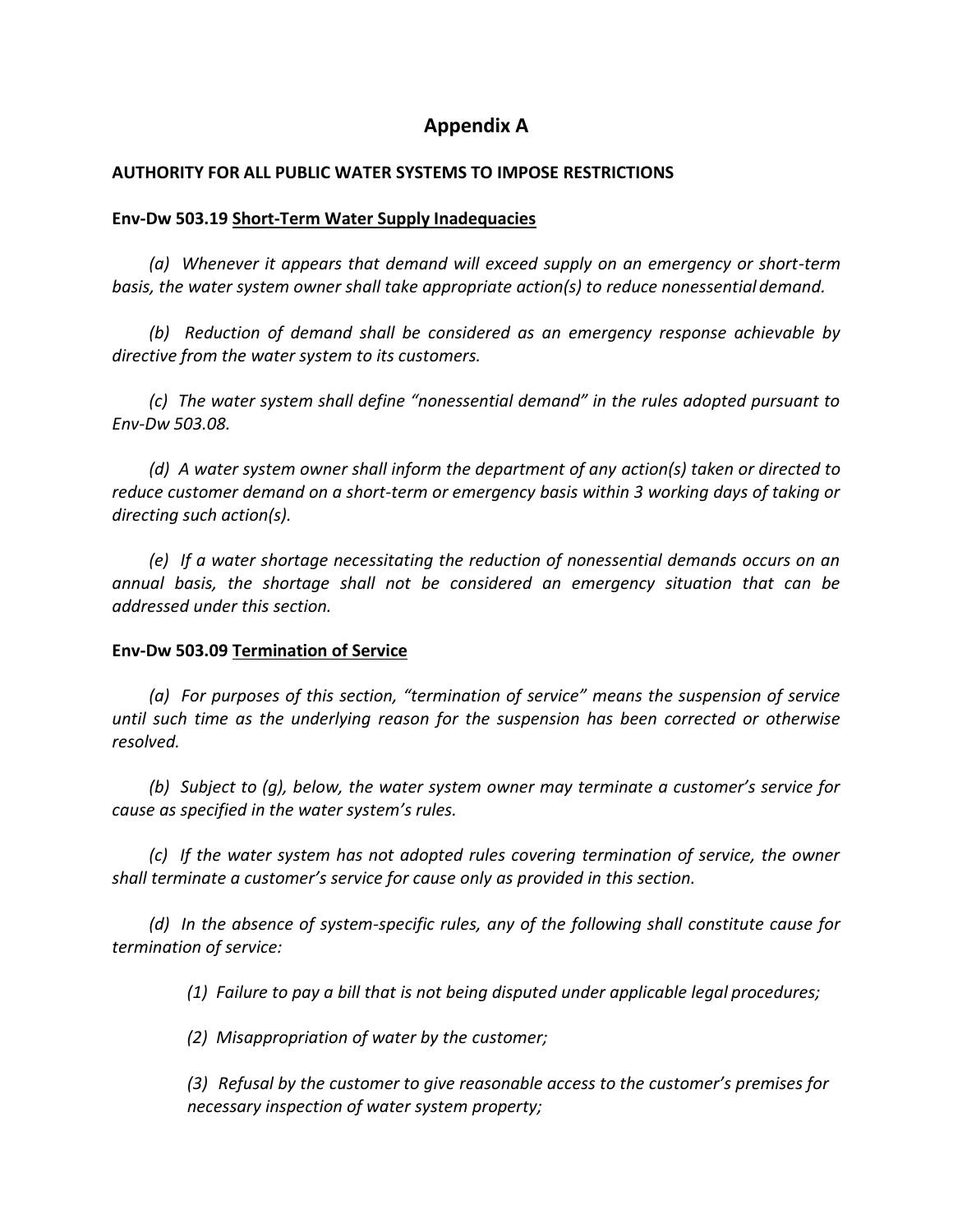*(4) Failure by the customer to address a condition that could contaminate the water system;*

*(5) Failure by the customer to repair or replace customer-controlled equipment that is allowing water to flow when such flow is not intended;*

*(6) Violation of water use bans imposed by the water system, including but not limited to, exterior water use when a use restriction has been imposed by the water system;*

*(7) Violation of formally adopted water system rules provided that the rules identify service termination as a penalty for violation; or*

*(8) Tampering with water system property.*

# **AUTHORITY THAT ALLOWS THE ADOPTION OF WATER USE RESTRICTIONS AND/OR BYLAWS BY WATER SYSTEMS OWNDED BY MUNICIPALITIES OR VILLAGE DISTRICTS**

## **RSA 38:26 Bylaws and Ordinances –**

*I. In municipalities with public water systems the governing body, or the board of water commissioners, if any, may adopt such ordinances and bylaws relating to the system or structures as required for proper maintenance and operation.*

*II. Any person who violates any ordinance or bylaw adopted pursuant to paragraph I of this section shall be subject to a civil penalty not to exceed \$10,000 per day of such violation*.

# **AUTHORITY FOR WATER UTILITIES REGULATED BY THE PUBLIC UTILITIES COMMISSION TO RESTRICT WATER USE**

#### **Puc 604.07 – Shortage of Supply**

- *(a) The utility shall furnish a continuous and adequate supply of water to its customersand to avoid any shortage or interruption of delivery thereof except when prevented from doing so by emergencies the effect of which prudent planning would not have avoided.*
- *(b) If a utility finds that it is necessary to restrict the use of water it shall give the commission and its customers' written notice, except in emergency conditions, no less than 24 hours in advance, before such restriction becomes effective.*
- *(c) Such notifications shall specify:*
	- *a. The reason for the restriction;*